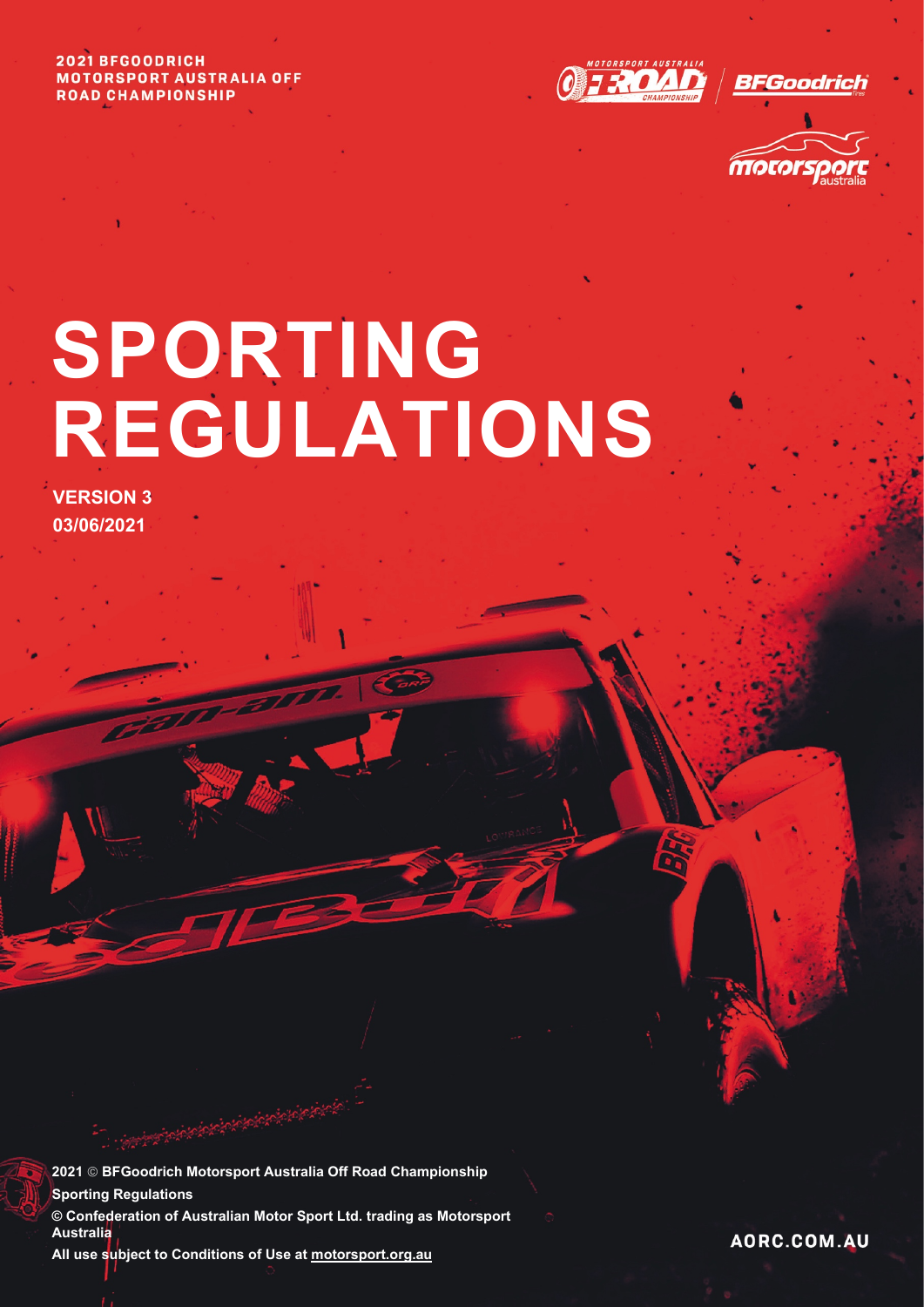



## **BFGoodrich Motorsport Australia Off Road Championship**

| 1.  |      |  |
|-----|------|--|
| 2.  |      |  |
| 3.  |      |  |
| 4.  |      |  |
| 5.  |      |  |
|     | 5.1  |  |
|     | 5.2  |  |
|     | 5.3  |  |
|     | 5.4  |  |
|     | 5.5  |  |
|     | 5.6  |  |
|     | 5.7  |  |
|     | 5.8  |  |
|     | 5.9  |  |
|     | 5.10 |  |
|     | 5.11 |  |
|     | 5.12 |  |
| 6.  |      |  |
| 7.  |      |  |
| 8.  |      |  |
| 9.  |      |  |
| 10. |      |  |
| 11. |      |  |
| 12. |      |  |
| 13. |      |  |
| 14. |      |  |
|     | 14.1 |  |
|     | 14.2 |  |
|     | 14.3 |  |
|     | 14.4 |  |
|     | 14.5 |  |
| 15. |      |  |
| 16. |      |  |
| 17. |      |  |
| 18. |      |  |
| 19. |      |  |
| 20. |      |  |

| <b>Modified Article</b>                         | <b>Date of Application</b> | <b>Date of Publication</b> |
|-------------------------------------------------|----------------------------|----------------------------|
| Art. 4 Championship Schedule<br>l Note          | <b>Upon Publication</b>    | 03/06/2021                 |
| Art. 14.1 Championship Points<br>(b)(ii), (iii) | <b>Upon Publication</b>    | 03/06/2021                 |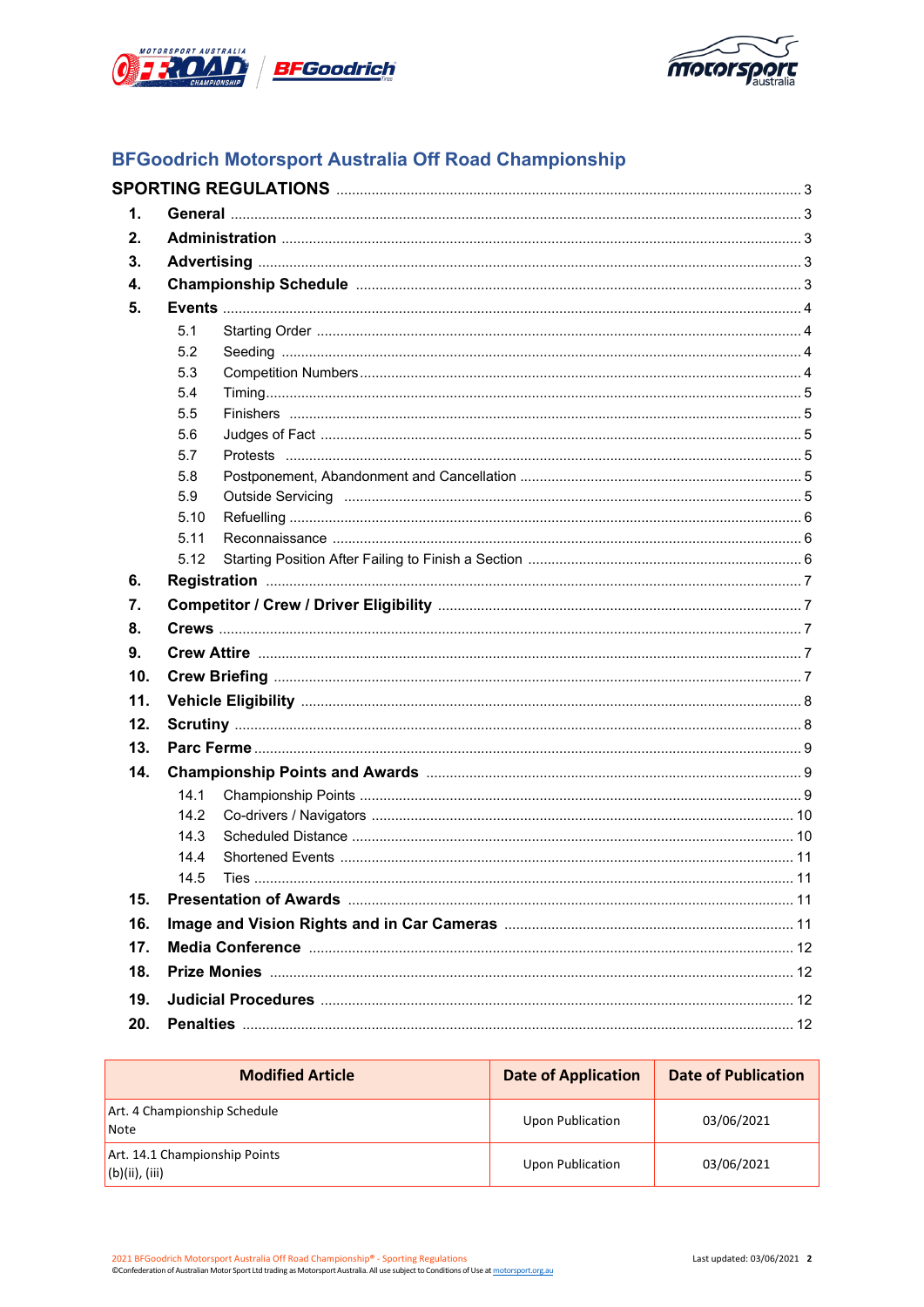



## **2021 BFGoodrich Motorsport Australia Off Road Championship**

# **Sporting Regulations**

#### **1. GENERAL**

Each event in the 2021 BFGoodrich Motorsport Australia Off Road Championship© (AORC) shall be held under the provisions of the FIA International Sporting Code including Appendicies, the National Competition Rules (NCR) and the Off Road Standing Regulations (ORSR) of Motorsport Australia, the Sporting Regulations issued for the AORC by Motorsport Australia, the technical regulations as published by Motorsport Australia, Supplementary and Further Regulations issued by the Organiser of each event, Bulletins issued by the Stewards and any Crew Briefing Notes or instructions issued by the Clerk of the Course at an event.

### **2. ADMINISTRATION**

The following personnel have been appointed to the AORC by Motorsport Australia and have the authority to administer various aspects of these regulations:

| Sporting Director (SD)             | Ben Erceg     |
|------------------------------------|---------------|
| Championship Steward (SS)          | Alan Evans    |
| Technical Delegate (TD)            | Daniel Rogers |
| Competitor Relations Officer (CRO) | Ben Erceg     |

#### **3. ADVERTISING**

- (a) By entering any event in the AORC, each person and corporation agree to refer to it only by its full title, "The 2021 BFGoodrich Motorsport Australia Off RoadChampionship".
- (b) All promotional material must include the full title.
- (c) Each vehicle is required to display the Motorsport Australia logo on each side of the vehicle, together with any Championship sponsorship signage which may be required.

An Event Organiser may also require each Competitor to display signage promoting the event sponsor; in such cases this requirement is to be included in event supplementary regulations, and the Organiser shall provide this signage to each Competitor.

#### **4. CHAMPIONSHIP SCHEDULE**

The AORC will consist of the following events:

| <b>Round</b>  | <b>Name</b>                           | <b>Date</b>       | Location   | <b>State</b> |
|---------------|---------------------------------------|-------------------|------------|--------------|
|               | Cobb & Co Hotel St. George 399        | $19 - 21$ March   | St George  | QLD          |
| $\mathcal{P}$ | <b>Tatts Finke Desert Race</b>        | $5 - 8$ June      | Finke      | NT           |
| 3             | Can-Am Loveday 400                    | $10 - 12$ July    | Loveday    | <b>SA</b>    |
| 4             | Hindmarsh Shire Rainbow Desert Enduro | $28 - 30$ August  | Rainbow    | <b>VIC</b>   |
| 5             | Kalgoorlie Desert Race                | $23 - 25$ October | Kalgoorlie | <b>WA</b>    |

Note: Due to the uncertainty of border closures Motorsport Australia has decided to amend the 2021 AORC sporting regulations. Motorsport Australia reserves the right to amend the event schedule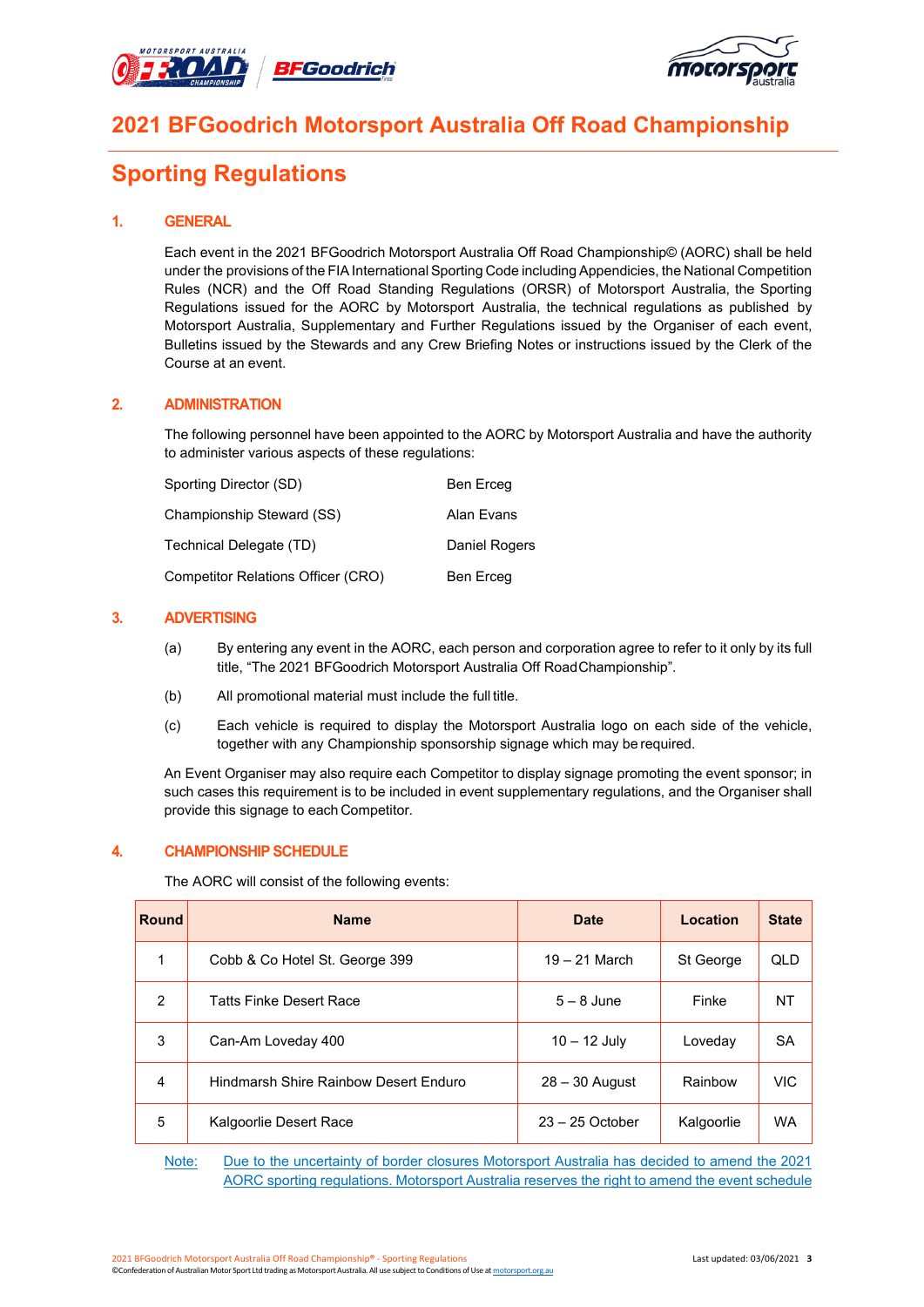



in the case of COVID19 State Border closures. The 2021 AORC is a five-round championship with the competitors best four results to count.

#### **5. EVENTS**

#### **5.1 Starting Order**

- (a) The starting order for the first section shall be determined by a prologue and/or ashootout.
- (b) The starting order for the second and any subsequent sections shall be based on the outright finishing order of the preceding section, as varied by the inclusion of any Crew restarting the event as provided for in Article 5.12 of these regulations.
- (c) The prologue start order shall be determined by the SD, in accordance with Article 5.2, for each class and advised by the Organiser to each Crew no later than 24 hours before the first Crew briefing. The latest acceptable time for lodging a request to change the prologue start order with the Organiser is the scheduled start time for the first Crew briefing.
- (d) Other than as provided for in Article 5.1(c) of these regulations, each Crew shall start the prologue at the time allocated to them by the Organiser.
- (e) For the prologue, each vehicle shall be grouped by class.
- (f) The Crew and vehicle combination completing the prologue course in the least time shall start the first section first, followed by the remainder of the field in increasing order of time taken over the prologue course.
- (g) Where specified in the Supplementary/Further Regulations, a Shootout shall take place. The Shootout shall determine the starting position of each vehicle that qualifies for theshootout.
- (h) The prologue and the Shootout shall be conducted in daylight.

#### **5.2 Seeding**

- (a) A Crew unable to attempt and/or not completing the prologue may, on application to the Organiser and approval by the Stewards, be seeded.
- (b) Seeding shall be on the basis of the average of each Driver's three previous prologue or shootout results, plus 10% of the remaining field or twenty positions relative to the rest of the field whichever is smaller. Where a top ten shoot out activity is used to determine the start order, the results of this activity shall be used in seeding calculations.
- (c) There shall be no right of appeal against any decision with regard toseeding.
- (d) Except as otherwise provided for in Article 8 of these regulations, the Driver/Co-driver combination which attempts the prologue (or applies for seeding) must start the event in the same respective roles.

#### **5.3 Competition Numbers**

- (a) The competition number on each vehicle shall be the National Competition Number allocated to the Driver by Motorsport Australia. If a National Competition Number has not been allocated, the Organiser shall allocate a competition number to be used for the event.
- (b) Each competition number must comply with article GR30 of the General Requirements for Off Road Vehicles in the Motorsport Australia Manual.
- (c) The numbers 1, 2 and 3 are reserved for the exclusive use of the first three outright Drivers in the preceding year's AORC.
- (d) The first three competition numbers in each class (e.g. 01, 02, 03, 101, 102, 103, 201, 202, 203) are reserved for the exclusive use of the first three Drivers in each class in the preceding year's AORC.
- (e) A Driver who is eligible to use one of these numbers may choose to utilise the reserved number at each AORC event.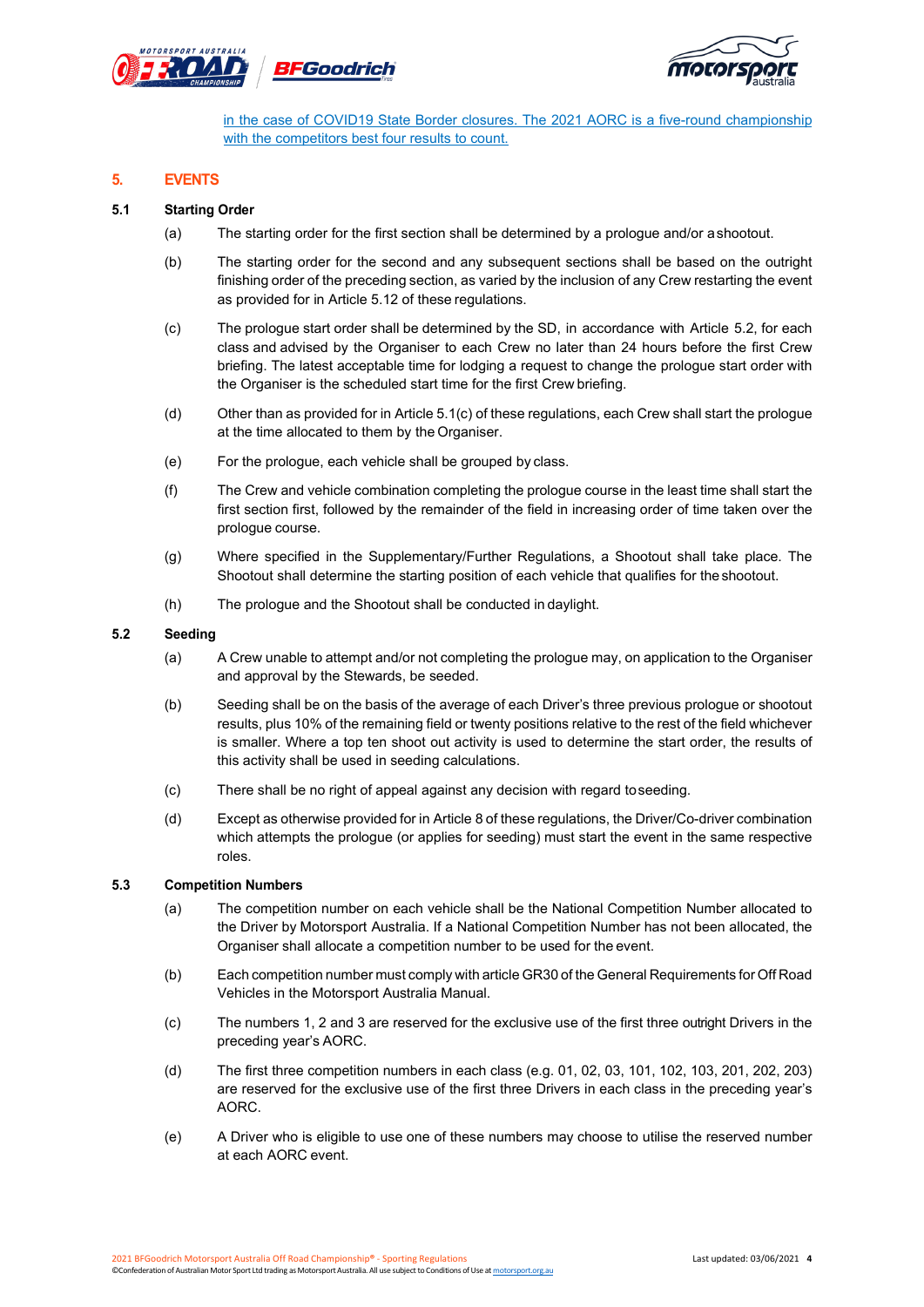



(f) A Driver who chooses to utilise numbers 1, 2 or 3 or the first three competition numbers in each class shall have their existing National Competition Number reserved for the current year free of charge on notification to Motorsport Australia.

#### **5.4 Timing**

- (a) Timing shall be to the hundredth of a second using the 24 hour system.
- (b) Each vehicle shall be timed as their front wheels pass the timing marker of the control, or if an electronic means of timing is utilised, when the electronic timing is activated.
- (c) The results of each event shall be determined by the total elapsed time taken by each vehicle for all sections of the event plus any penalties.
- (d) Where a compassionate time allowance is made by the Clerk of the Course in conjunction with the Stewards, it shall be applied to the times of the section in which the incident occurred and where possible prior to the start of the next section, so that it can be taken into consideration for the start order of that section.

#### **5.5 Finishers**

A finisher of an event is defined in Article 8(b)(iii) of these regulations and the Off Road Standing Regulations Article 10 and applies to each vehicle in the event.

#### **5.6 Judges of Fact**

Each Control Official shall be a judge of fact with regard to time and direction of entry into each control.

#### **5.7 Protests**

Each protest shall be lodged in accordance with the provisions of Part XII of the NCR.

#### **5.8 Postponement, Abandonment and Cancellation**

The Organiser may postpone, abandon or cancel the event at any point in accordance with the NCR; or cancel the event should the number of entries received be less than the minimum as specified in the event supplementary regulations.

#### **5.9 Outside Servicing**

- (a) Servicing of a vehicle during an event other than in the designated pits is prohibited. This prohibition shall not apply where suchservicing;
	- (i) is carried out only by a Crew member of a vehicle which started in the competition (that section), whether it be the vehicle in question or another competing vehicle; and
	- (ii) uses no parts or equipment other than those which have been carried from the pits, after the start of the event, in a vehicle which started the event (in either the vehicle in question or another competing vehicle), or which have been carried from the pits by a Crew member of the vehicle in question, on foot, without any assistance outside the pit/paddockarea; and/or
	- (iii) uses any article or material which might normally be found in the region, e.g. water, fencing wire, string and the like, (other than as provided for above this does not apply to automotive components or tools); and/or
	- (iv) is rendered by an official recovery crew, with that Crew's agreement, and which takes the form of:
		- (A) towing to the next accessible passage control, or the next recoverypoint; and/or
		- (B) provision of tools, but NOT parts; and/or
		- (C) provision of water.
- (b) Notwithstanding the provisions of Article 5.9(a) of these regulations, the Clerk of the Course, or their nominated deputy, may provide written permission for pit crews to provide assistance at a passage control or recovery point, or for Crews to be carried from the course to the pits and back again; this permission being valid for one instance per event.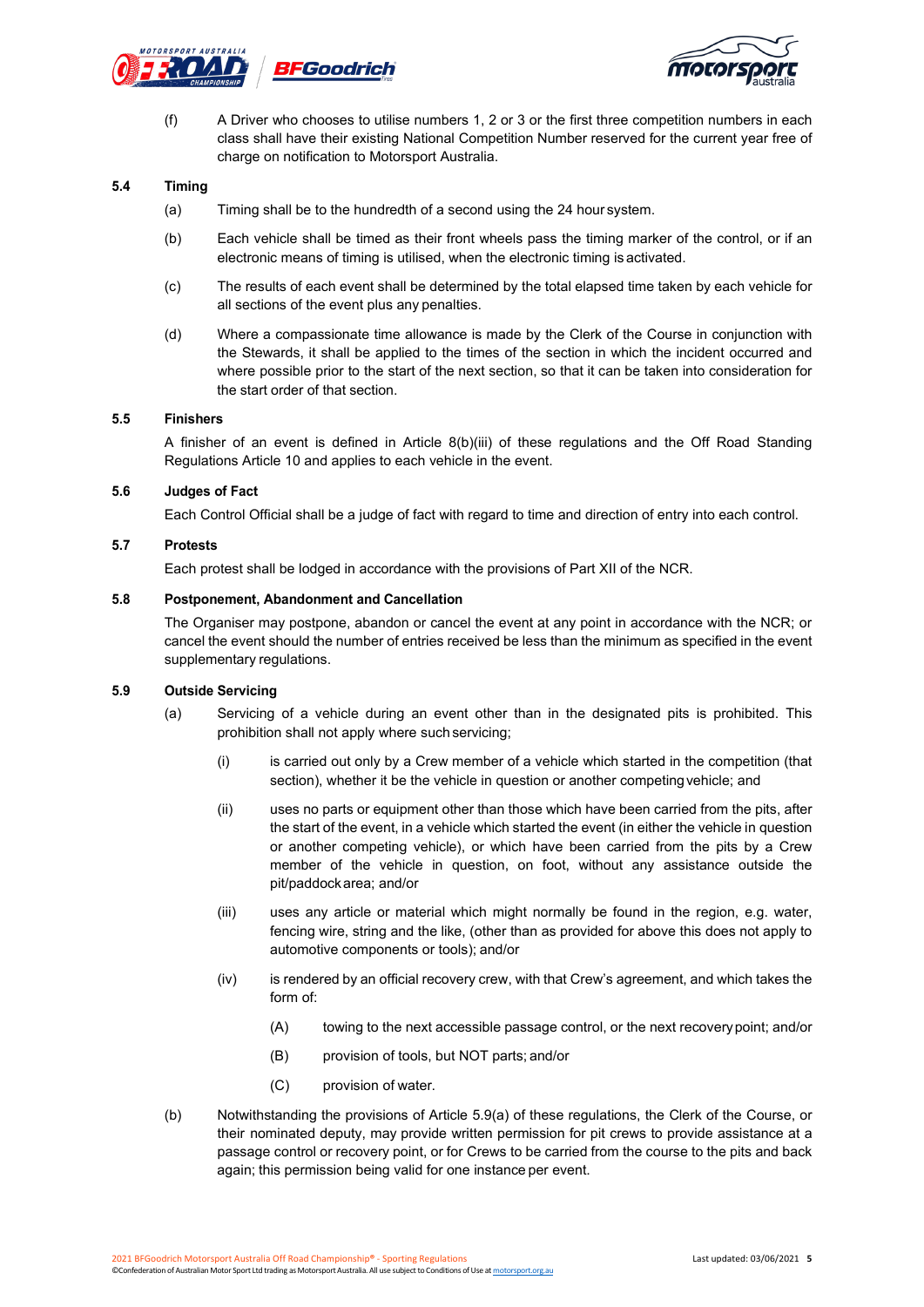



#### **5.10 Refuelling**

- (a) The Organiser is to establish a designated "refuelling area", specifically set aside for the purpose of refuelling during competition. Except as otherwise specifically provided in regulations applicable to the event, refuelling outside of these areas is prohibited.
- (b) It is strongly recommended that each Competitor utilises some form of earth spike to reduce the possibility of static build up while refuelling.
- (c) If a vehicle runs out of fuel on the course the Clerk of the Course, or their nominated deputy, may give written permission for that vehicle to be refuelled on the course, provided always that safety is not compromised in any way.

#### **5.11 Reconnaissance**

- (a) The Organiser is to provide each Crew with the opportunity to undertake reconnaissance of the entire course and the prologue course in daylight within 48 hours of the start of the event.
- (b) Each Crew may use either their competition vehicle or suitable road vehicle, with those using noncompetition vehicles not being allowed to start until those in competition vehicles have had reasonable opportunity to do so.
- (c) Where a Crew is unable to use their competition vehicle due to registration requirements and where they do not have access to a suitable road vehicle, the Competitor may make application to the Organiser no later than 7 days prior to the event for the Crew to be transported over the competition course during reconnaissance as arranged by the Organiser.
- (d) Only the Driver and Co-driver/Navigator named on the entry form for the event may participate in Reconnaissance.
- (e) Each competition vehicle utilised in reconnaissance must first pass scrutiny. Where this vehicle is not fitted with a windscreen, a helmet and visor complying with Schedule D of the Motorsport Australia Manual shall be worn by each occupant.
- (f) Only the Driver and Co-driver/Navigator named on the entry form for the event may occupy a competition vehicle.
- (g) Each non-competition vehicle participating in reconnaissance must display their competition number on the passenger side front windscreen of the vehicle in a position that does not interfere with the Driver's visibility.

Each Competitor shall provide their own competition numbers to the following specification:

- (i) Size 150mm.
- (ii) Colour White or "Dayglo" yellow with nobackground.
- (iii) Typestyles "Helvetica Bold", "Zurich bold" and "Arial Bold".

#### **5.12 Starting Position After Failing a Section**

- (a) A Crew who fails to finish a section may start a subsequent section provided they are able to satisfy the Chief Scrutineer that the vehicle is in a safe and competition ready condition; and shall, should they make application to the Organiser within the prescribed timeframe specified in the supplementary/further regulations, be allocated a starting position for the applicable section..
- (b) Where a starting position is to be allocated it shall be on the basis of the drivers seeding position plus 10% of the remaining field or twenty positions relative to the rest of the field whichever is smaller.
- (c) Such a starting position is to be referred to the Stewards for approval.
- (d) There is no right of protest or appeal against any decision with regard to the allocation of a starting position for a crew who fails to finish a section.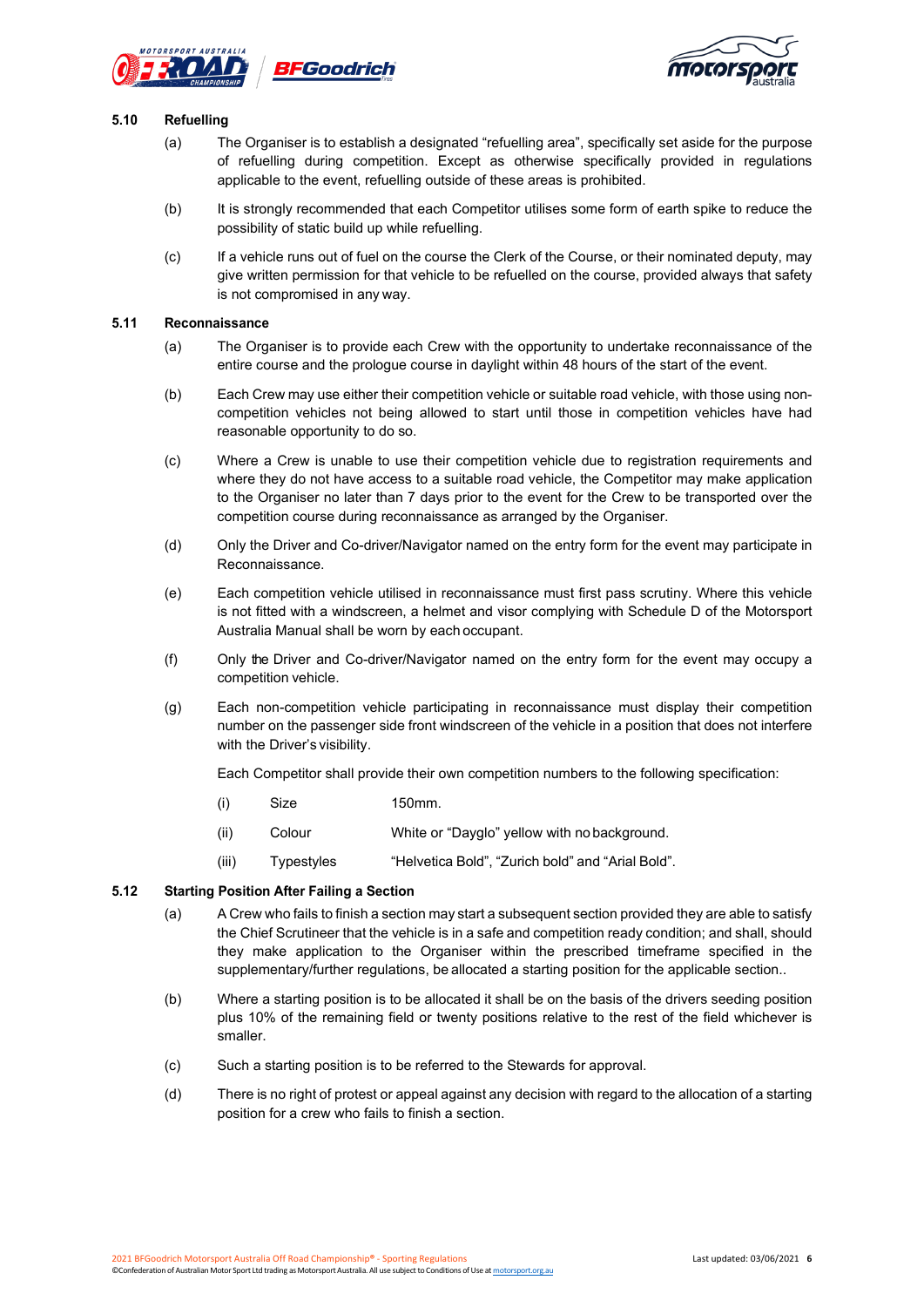



#### **6. REGISTRATION**

- (a) In order to be eligible for Championship points, competitors must comply with all aspects of the AORC Sporting Regulations and enter the AORC component of each event.
- (b) Each Driver and Co-driver/Navigator will be automatically registered in the AORC upon entering their first event in which they are to compete.

NOTE: No AORC Registration fee will apply.

#### **7. COMPETITOR / CREW / DRIVER ELIGIBILITY**

- (a) For competition licence requirements refer to the General Regulations of Motorsport Australia, "Licences" in the Motorsport Australia Manual.
- (b) Where the driver of an automobile is less than 18 years old and does not hold a current civil driver's licence, s/he must be accompanied at all times while competing by a crew member, in the vehicle, who either holds a current civil driver's licence or is not less than 18 years old.

#### **8. CREWS**

- (a) Except for Pro Buggy, Prolite Buggy, Sportslite and Extreme 2WD vehicles fitted with only one seat, where the Crew consists of only the Driver, two persons shall comprise the Crew of a competing vehicle at any time and shall be nominated on the entry form as "Driver", "Co-driver" or "Navigator" as appropriate. The participation of more than one Navigator appropriately nominated on the entry form is permitted, in which case Article 14.2(b) remains applicable.
- (b) A Crew change is permitted, subject to the following conditions:
	- (i) A Driver who starts the event may be replaced only by the Co-driver. The original Driver may resume driving the same vehicle later in the event.
	- (ii) A Co-driver may be replaced by either the Driver who started the event in that vehicle, or by a Navigator. The latter who may navigate only.
	- (iii) To be classified as a finisher, and be eligible to be awarded Championship points, a vehicle must be driven by the Driver who starts the event in that vehicle for at least 75% of the total Scheduled Distance for the event. Where this is not possible due to the event format, 50% of the total Scheduled Distance for the event must be completed by the starting driver.
	- (iv) A member of a Crew may not be nominated on the entry form as a Driver in more than one vehicle in an event.
- (c) Where a Co-driver or Navigator, becomes incapacitated through either sickness, injury or other extenuating circumstances prior to or during an event that person may, subject to the permission of the Clerk of the Course, be replaced by a Co-driver or Navigator who has already been entered as such on an entry form as a Crew member for another entry in that event, in which case Article 14.2(b) remains applicable.
- (d) Where the requirements for Drivers, Co-drivers and Navigators vary between StateChampionship and National Championship in dual status events, these variances must be stated in event supplementary regulations. Where a conflict exists, the AORC requirements shall take precedence.

#### **9. CREW ATTIRE**

During competition, each Crew member is required to wear apparel which complies with the standards listed in Table 1.3 (National) of Schedule D – Apparel of the Motorsport Australia Manual.

#### **10. CREW BRIEFING**

(a) Each Crew member must attend and sign on at any compulsory Crew briefing at the place and time notified in the Supplementary Regulations for that event and/or advised by a Bulletin issued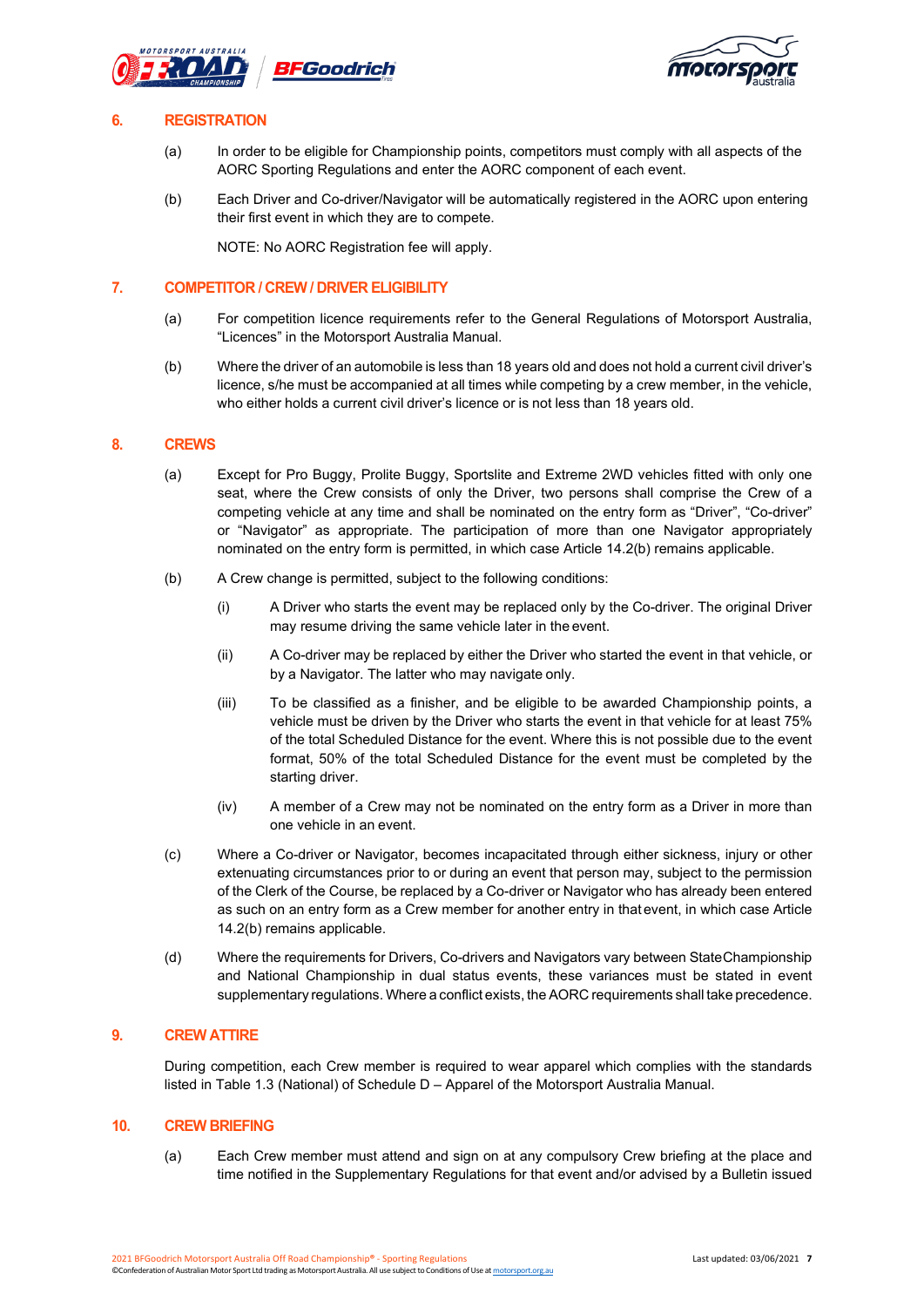



at the event. Cases of non-attendance, late attendance and early departure are to be referred to the Stewards which may result in a penalty.

(b) The Organiser shall provide a list showing vehicle number, and the name of each Driver, Co-driver and Navigator. Each competing Crew member shall sign on. The sign-on sheets are to be made available to Crews for a period commencing at least 20 minutes prior to the scheduled start time for each Crew briefing, and shall be removed at the scheduled start time.

#### **11. VEHICLE ELIGIBILITY**

- (a) Each vehicle shall comply with the requirements of the "Off Road" section of the Motorsport Australia Manual, and be eligible for one of the following classes, as defined in ORSR 4.2(a):
	- (i) Pro Buggy
	- (ii) Prolite Buggy
	- (iii) Sportslite
	- (iv) Super 1650 Buggy
	- (v) Performance 2WD
	- (vi) Extreme 2WD
	- (vii) Production 4WD
	- (viii) Extreme 4WD
	- (ix) SXS Turbo
	- (x) SXS Sport
- (b) A space 140mm high x 500mm wide immediately under the Crew's side 'window' opening is reserved for AORC sponsorship signage on each side of the vehicle. An additional space of 140mm high x 500mm wide is reserved for the Organiser on each side of the vehicle. If this signage is not outlined in the Supplementary Regulations, each Competitor may utilise this space for their own



purposes.

#### **12. SCRUTINY**

(a) Each vehicle shall be examined by the event scrutineers prior to starting each event. The time and place for such examination shall be advised in the Supplementary Regulations. Further vehicle checks may be conducted throughout the event.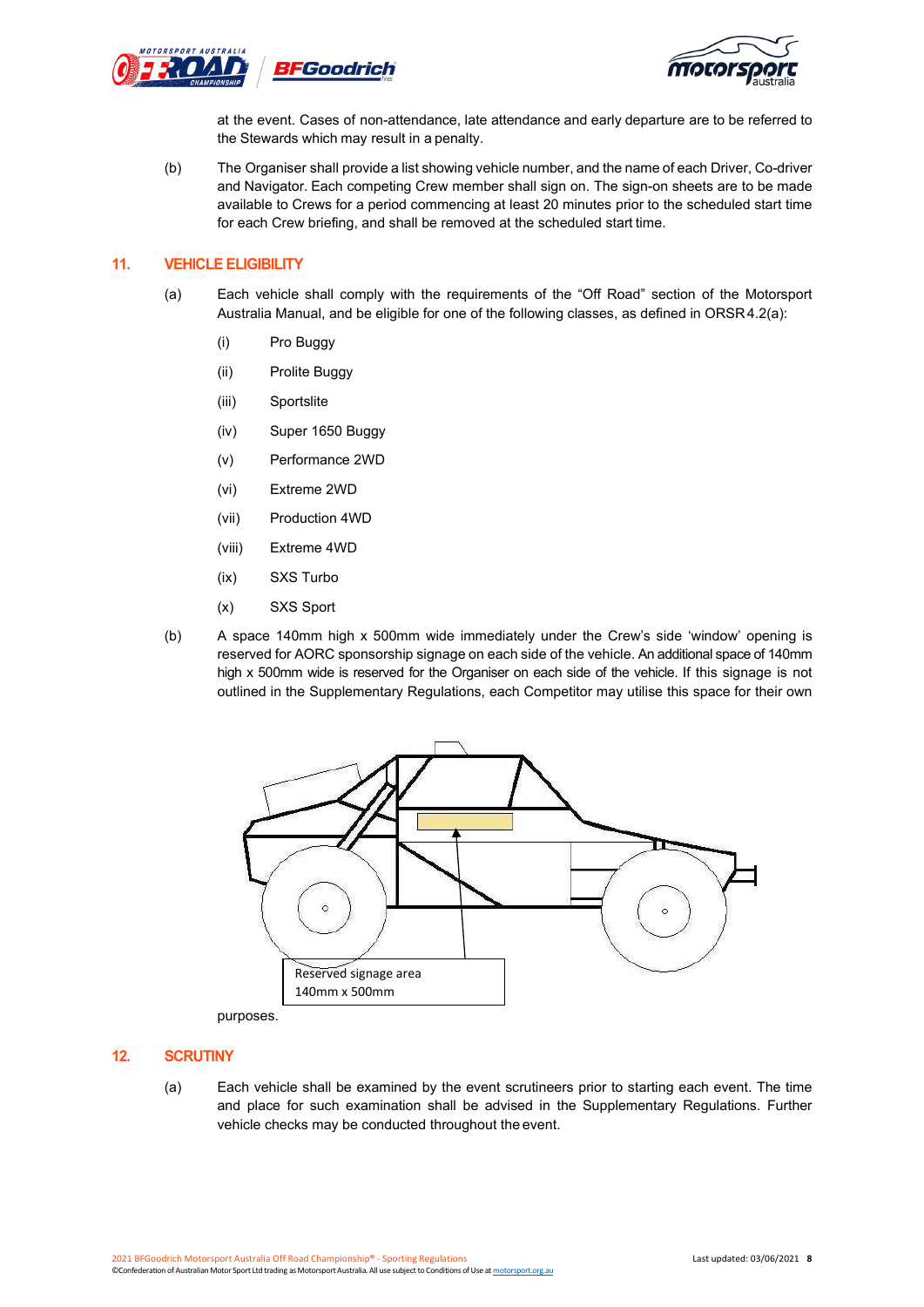



- (b) "Regional" pre-event scrutiny may be provided, subject to the regional scrutineer being approved by the Technical Delegate prior to such scrutiny being conducted. Random checks of vehicles approved at regional scrutiny are to be conducted at each event.
- (c) A competition vehicle may be examined for eligibility at any time during an event up to 30 minutes after the conclusion of the event.
- (d) Immediately upon the completion of the event, the vehicles which fill first, second and third places outright, and first place in each class, shall be impounded by the Organiser for post-event eligibility scrutiny. Other vehicles may also be impounded at the Organiser's or Technical Delegate's discretion.
- (e) Vehicles impounded by virtue of either their outright or class finishing positions shall be held in impound, *parc fermé*, for at least thirty (30) minutes.
- (f) Examination for compliance may be undertaken whilst the vehicle is impounded and each Competitor may be required to provide mechanical assistance to scrutineers undertaking such examinations.
- (g) A safe method of fuel sampling is to be provided after the main fuel tank.

#### **13. PARC FERMÉ**

- (a) For regrouping or other reasons, each vehicle may be required to be held in a *parc fermé.* Any vehicle which enters a *parc fermé* with its engine running may be restarted with assistance from officials before its release time.
- (b) When *parc fermé* conditions are imposed prior to the conclusion of an event (e.g. for regrouping) the *parc fermé* is to be located so that it is possible for Crews to go directly to the pits on release from *parc fermé* if required.

#### **14. CHAMPIONSHIP POINTS AND AWARDS**

#### **14.1 Championship Points**

- (a) Outright Championship
	- (i) An outright Champion Driver and Co-driver/Navigator, to be known as the Motorsport Australia Off Road Champion Driver and Motorsport Australia Off Road Champion Codriver/Navigatorrespectively shall be recognised for awards.
	- (ii) Outright points for each round shall be awarded independently. The following AORC points will be awarded to outright finishers:

Outright points for each round shall be awarded independently. If the event is run as one section, the following points shall apply:

| 1 <sup>st</sup>  | 2 <sub>nd</sub>  | 3 <sub>rd</sub>  | 4 <sup>th</sup>  | 5 <sup>th</sup>  | 6 <sup>th</sup>  | 7 <sup>th</sup>  | 8 <sup>th</sup>  | <b>gth</b>       | 10 <sup>th</sup> |
|------------------|------------------|------------------|------------------|------------------|------------------|------------------|------------------|------------------|------------------|
| 31               | 29               | 28               | 27               | 26               | 25               | 24               | 23               | 22               | 21               |
| 11 <sup>th</sup> | 12 <sup>th</sup> | 13 <sup>th</sup> | 14 <sup>th</sup> | 15 <sup>th</sup> | 16 <sup>th</sup> | 17 <sup>th</sup> | 18 <sup>th</sup> | 19 <sup>th</sup> | 20 <sup>th</sup> |
| 20               | 19               | 18               | 17               | 16               | 15               | 14               | 13               | 12               | 11               |
| 21 <sup>st</sup> | 22 <sub>nd</sub> | 23 <sup>rd</sup> | 24 <sup>th</sup> | 25 <sup>th</sup> | 26 <sup>th</sup> | 27 <sup>th</sup> | 28 <sup>th</sup> | 29th             | 30 <sup>th</sup> |
| 10               | 9                | 8                | 7                | 6                | 5                | 4                | 3                | 2                |                  |

For multiple-section events, points shall be assigned to each section based on the above table and the length of the section as a percentage of the total distance of the event or assigned based on a compilation of laps as approved by AORCom.

(b) Class Championship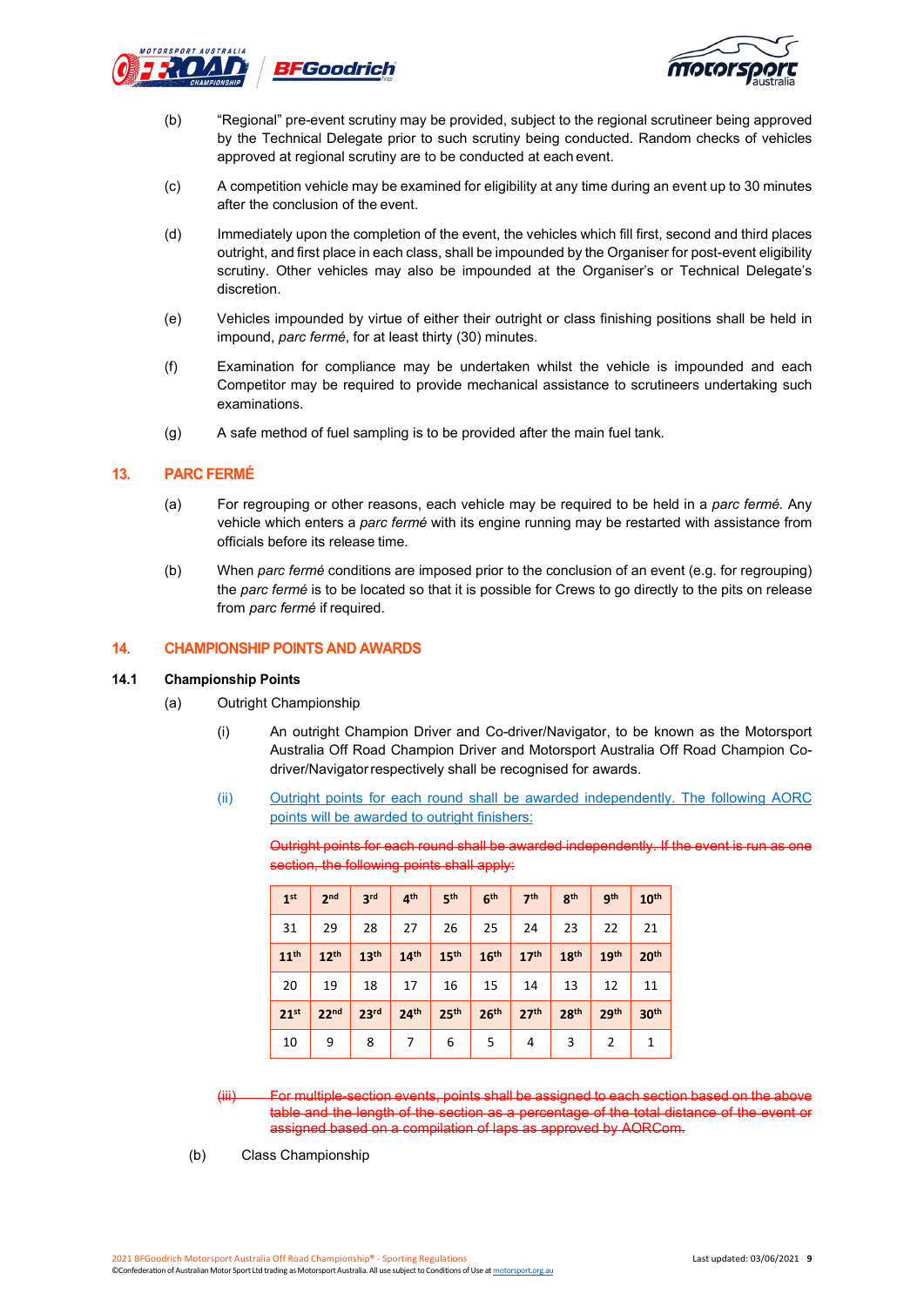



(i) The winner of each eligible class (listed below) to be known as the Motorsport Australia Off Road (*insert relevant class name*) Class Winning Driver and Co-driver/Navigator respectively shall be recognised for awards.

| <b>Australian Off Road Championship Classes</b> |                       |           |  |  |  |  |
|-------------------------------------------------|-----------------------|-----------|--|--|--|--|
| Pro Buggy                                       | Performance 2WD       | SXS Turbo |  |  |  |  |
| Prolite Buggy                                   | Extreme 2WD           | SXS Sport |  |  |  |  |
| Sportslite                                      | <b>Production 4WD</b> |           |  |  |  |  |
| Super 1650 Buggy                                | Extreme 4WD           |           |  |  |  |  |

- (A) Extreme 4WD Buggy sub-class vehicles are ineligible to score Championship points for 2021.
- (B) Sportsman Buggy class vehicles are ineligible to score Championship points for 2021.
- (ii) Class points for each round shall be awarded independently. If the event is run as one section, the following points shall apply:

| <b>Single Section Event</b> |                  |                  |                  |                  |                  |                  |                  |                  |                  |
|-----------------------------|------------------|------------------|------------------|------------------|------------------|------------------|------------------|------------------|------------------|
| 1 <sup>st</sup>             | 2 <sub>nd</sub>  | 3 <sub>rd</sub>  | 4 <sup>th</sup>  | 5 <sup>th</sup>  | 6 <sup>th</sup>  | 7 <sup>th</sup>  | 8 <sup>th</sup>  | gth              | 10 <sup>th</sup> |
| 630                         | 570              | 540              | 510              | 480              | 450              | 420              | 390              | 360              | 330              |
| 11 <sup>th</sup>            | 12 <sup>th</sup> | 13 <sup>th</sup> | 14 <sup>th</sup> | 15 <sup>th</sup> | 16 <sup>th</sup> | 17 <sup>th</sup> | 18 <sup>th</sup> | 19 <sup>th</sup> | 20 <sup>th</sup> |
| 300                         | 270              | 240              | 210              | 180              | 150              | 120              | 90               | 60               | 30               |

- (iii) For multiple-section events, points shall be assigned to each section based on the above table and the length of the section as a percentage of the total distance of the event or assigned based on a compilation of laps as approved by AORCom.
- (c) Championship Points General (Outright and Class)
	- (i) To be credited with finishing a section a vehicle must complete all laps forming that section in accordance with Article 8 (b) (iii) of these regulations and the Off Road Standing Regulations Article 10.
	- (ii) Outright and class points as determined by Article  $14.1(a)$ , (ii) and  $14.1(b)$ , (ii) will be multiplied by a factor of 1.5 for the final scheduled calendared round of the Championship.
	- (iii) Each round shall count toward determining the Outright Championship and Class Winners.
	- (iv) Points available for each round of the Championship shall be published in event regulations and shall not be varied, except in the case of Article 14.4 of these regulations (Shortened Events).
	- (v) The Driver and Co-driver/Navigator with the most outright points at the end of the AORC shall be deemed the Champions and the Driver and Co-driver/Navigator with most Class points for each eligible class shall be deemed the Winners of that Class.

#### **14.2 Co-drivers / Navigators**

- (a) The entry list for each event shall reflect which competition/s each entered Crew is eligible for and the Co-driver/Navigator nominated for AORC points. The entry list shall be submitted to Motorsport Australia as soon as possible after the close of entries for approval prior to publication.
- (b) Championship points shall only be allocated to a Co-driver/Navigator that completes the entire event as a Co-driver/Navigator in the vehicle for which they are entered.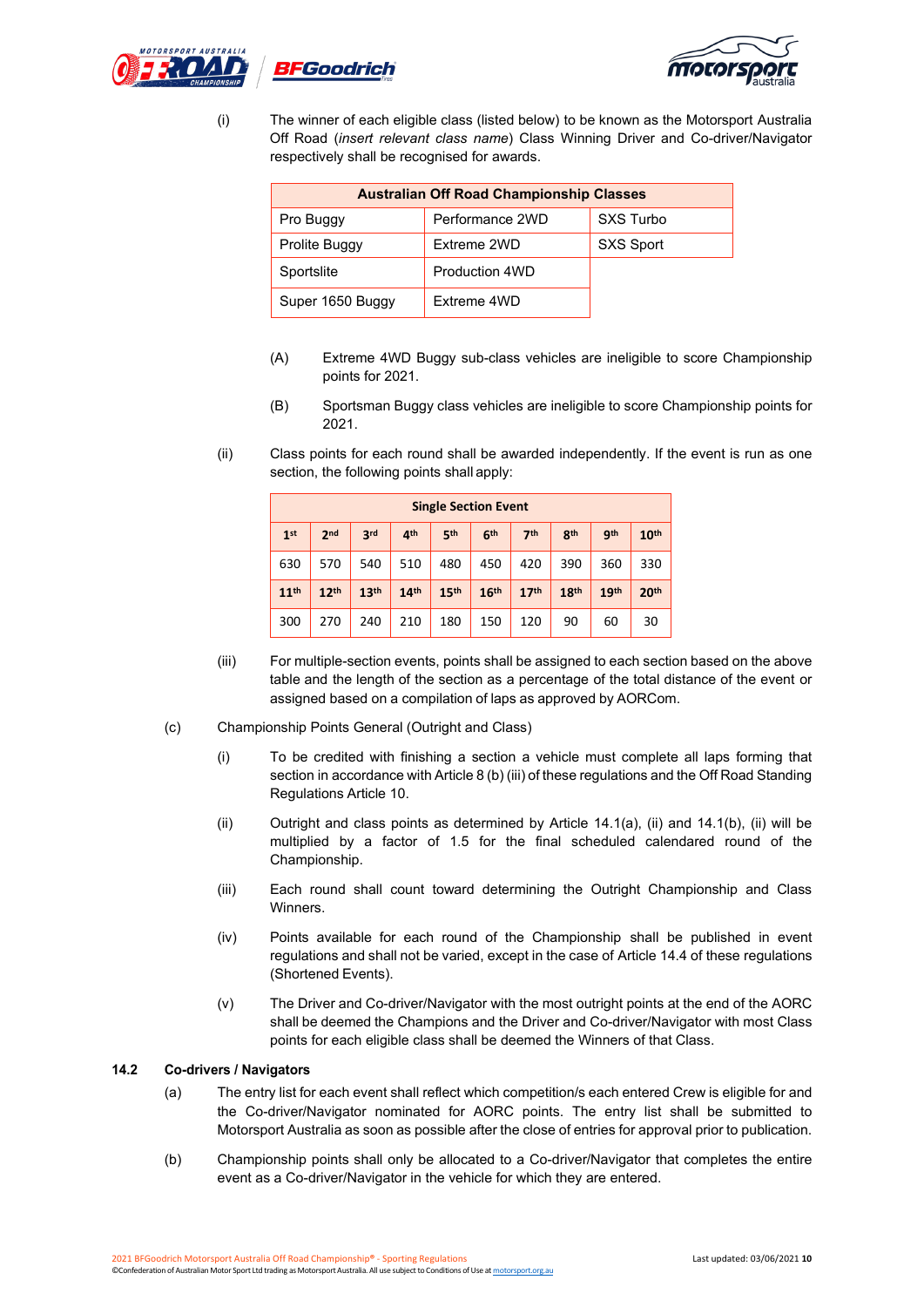



#### **14.3 Scheduled Distance**

The Scheduled Distance for each section is the distance advised in event regulations, or as otherwise approved by the Stewards and advised in writing to each Competitor prior to the commencement of that section.

#### **14.4 Shortened Events**

Where a section is stopped or otherwise shortened after its commencement, points shall be awarded for the affected section/s as follows:

- (a) If the leading vehicle at the time has completed less than 25% of the Scheduled Distance, no points shall be awarded.
- (b) If the leading vehicle has completed 25%, but less than 75%, of the Scheduled Distance, points shall be awarded at 50% of the normal scale applicable.
- (c) If the leading vehicle has completed 75% or more of the Scheduled Distance, full points shall be awarded.

#### **14.5 Ties**

- (a) **Outright:** In the event of two Drivers or two Co-drivers/Navigators scoring equal points at the end of the AORC, the final positions shall be determined by the greater number of higher outright section finishing positions.
- (b) **Class:** In the event of two Drivers or two Co-drivers/Navigators scoring equal points at the end of the AORC, the final positions shall be determined by the greater number of higher class section finishing positions.
- (c) If this mechanism does not determine the result, a tie shall bedeclared.

#### **15. PRESENTATION OF AWARDS**

- (a) Following each event, the Organiser is to conduct a presentation ceremony, usually in the vicinity of the finish. In order to ensure that the public and others are able to properly identify and honour the winners, a podium must be prepared.
- (b) A formal presentation function should also be held. A Crew member or a team representative is required to attend if there is likelihood of an award, or at the direct request of the Clerk of the Course.
- (c) The Outright Champion Driver and Co-driver/Navigator must be present at the annual National Motorsport Australia Motor Sport Awards Prize Giving Ceremony. Failure to attend the ceremony shall be deemed an infringement of these regulations unless prior agreement has been given by Motorsport Australia and may result in sporting penalties enforced by Motorsport Australia.

#### **16. IMAGE AND VISION RIGHTS AND IN-CAR CAMERAS**

- (a) In entering a round of the AORC, each Competitor agrees to assist in the promotion of the AORC and in particular, the AORC television broadcast and social mediaproduction.
- (b) By entering a round of the AORC, each Competitor agrees to relinquish any claim or right to any images or vision recorded for the AORC broadcast or social media production, or any other material related to that broadcast or social media production.
- (c) Any filming or any other means of recording images or vision for commercial purposes at an AORC round by any Competitor, is strictly forbidden unless they have the prior written permission of Motorsport Australia.
- (d) The AORC may provide In-Car cameras to be fitted to selected vehicles during an event. Each Competitor must provide access to any AORC appointed technician, to install and service the Camera and associated equipment.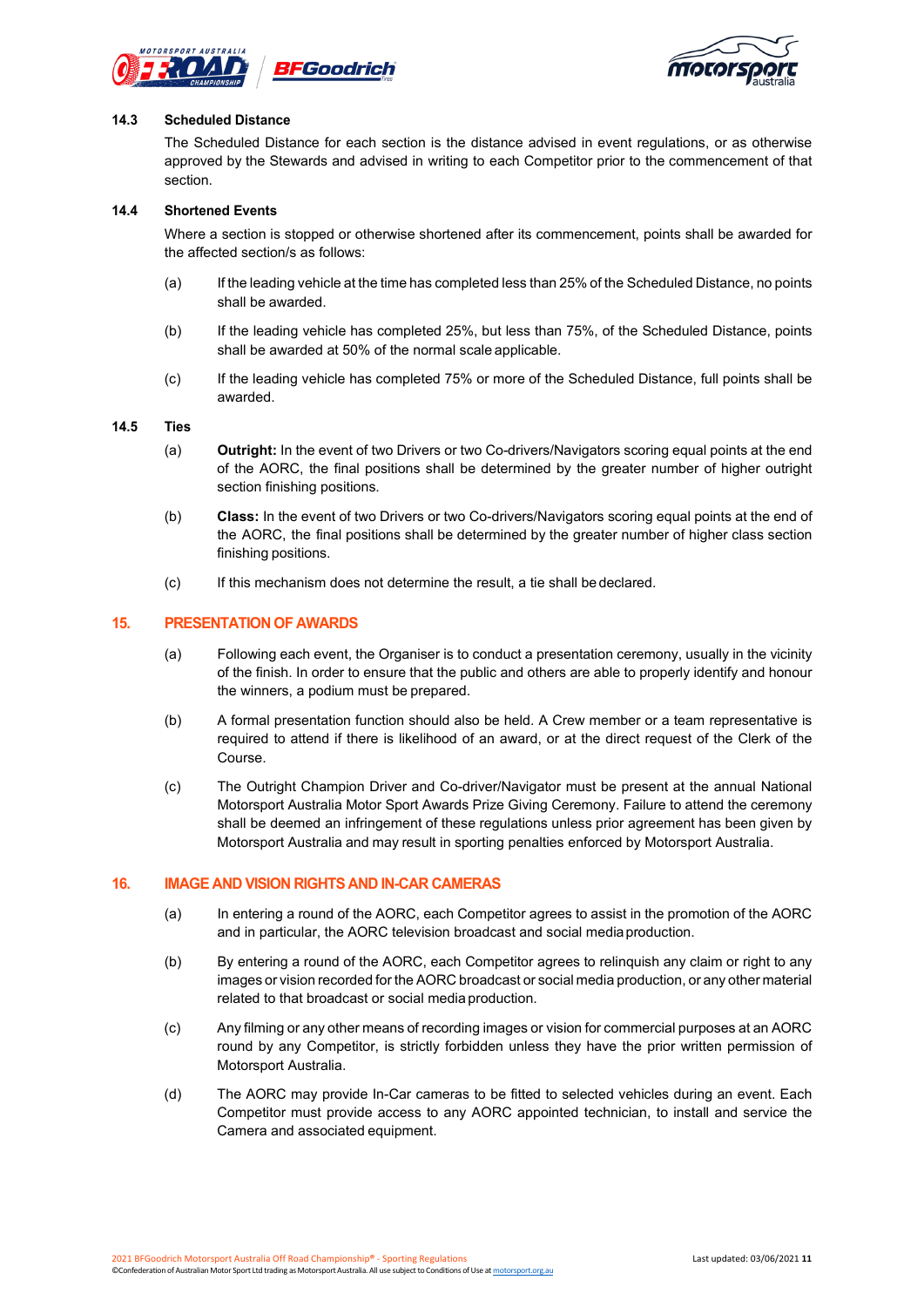



- (e) Each Competitor agrees to provide without restriction or editing, personal in-car camera vision when requested by the AORC production team for use in the AORC television and social media production.
- (f) Organisers and Stewards are to have unrestricted access to in-car video footage for use in a judicial situation. Failure to comply shall result in penalties to be imposed by the Stewards.

#### **17. MEDIA CONFERENCE / PROMOTIONAL ACTIVITIES**

- (a) Crews may be asked to make themselves available for filming or promotional activities prior to, during and/or after an event. Requests will be made in advance and in writing; once a suitable time is arranged crews/competitors are required to meet their obligation. Should unforeseen circumstances arise that prohibit them from meeting their obligation, crews/competitors must contact the AORC Media Manager immediately.
- (b) Each Crew may be asked to participate in promotional activities e.g. Media/VIP Passenger rides.
- (c) Competition vehicles and Crews must be made available upon reasonable request for public display and viewing.
- (d) At any time where there is an opportunity for television filming or other promotional activity, (e.g. Scrutiny or public display) each Competitor and Crew shall always be mindful of the image they portray to the public.

#### **18. PRIZE MONIES**

- (a) Outright prize money is to be paid by the Event Organiser on the following basis:
	- (i) First place a minimum of an amount equal to one entry fee for the event, inclusive of sundry levies and add-ons.
	- (ii) Second place a minimum of an amount equal to two thirds of the entry fee for the event, inclusive of sundry levies and add-ons.
	- (iii) Third place a minimum of an amount equal to one third of the entry fee for the event, inclusive of sundry levies and add-ons.
- (b) The provision of prize money based on class placing is optional and is at the discretion of the organiser.

#### **19. JUDICIAL PROCEDURES**

The Motorsport Australia Infringement Notice Process as described on the Motorsport Australia website may be utilised:<https://motorsport.org.au/membership/officials/resources>

#### **20. PENALTIES**

- (a) The following are offences against these regulations and are to result in the imposition of the specified penalties:
	- *(i)* Failure to comply with specified control procedure:
		- (A) Time penalty of 30 minutes.
	- (ii) Shortcutting or other deviation from the course:
		- *(A)* First breach during the event:
			- (I) Time penalty of 30 minutes.
		- *(B)* Second breach during the event:
			- (I) Disqualification.
		- *(C)* Any breach during the prologue: